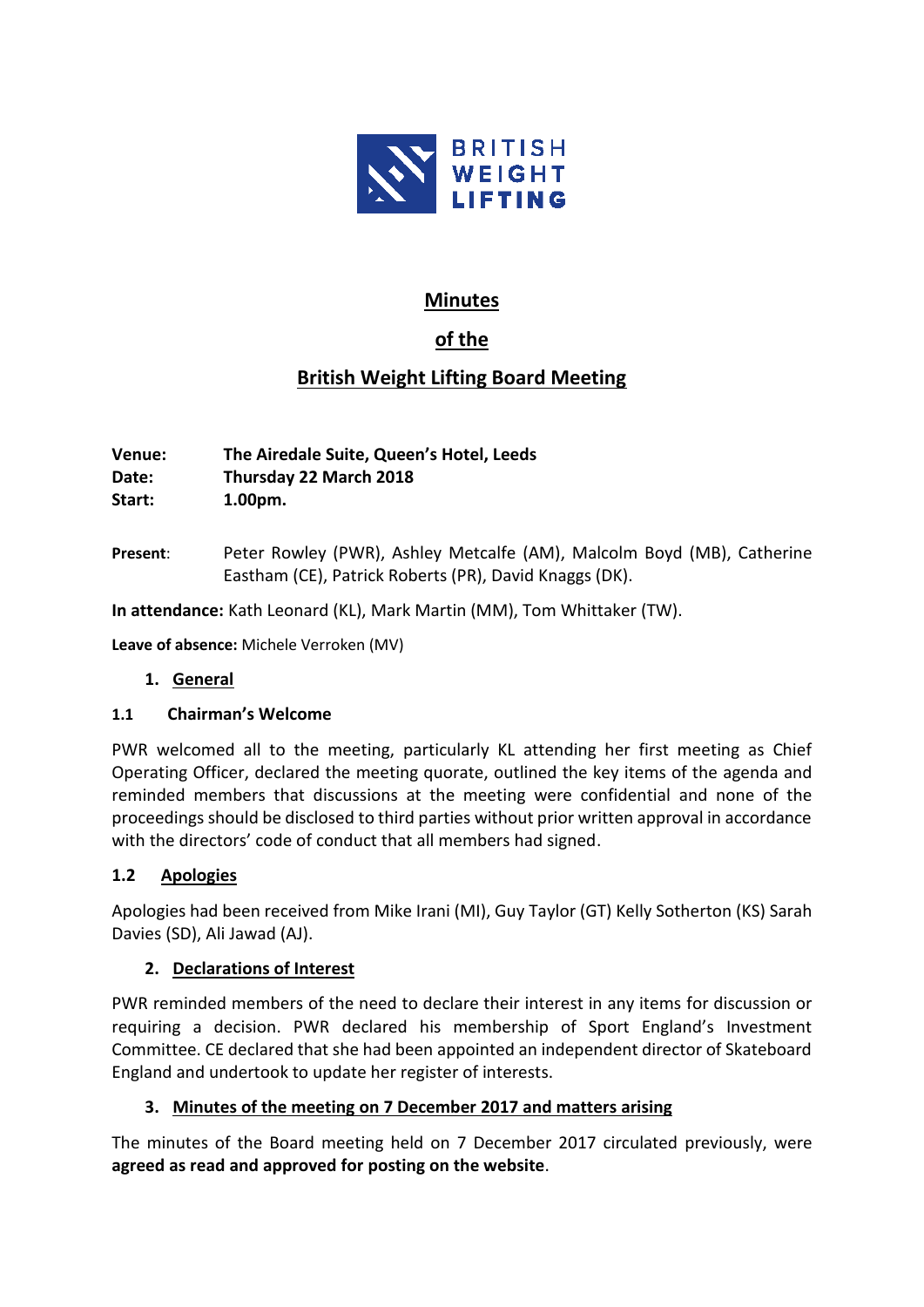Referring to item 9, PWR confirmed that we were compliant fully with A Code for Sport Governance.

The minutes of the telephone conference on 5 January 2018, circulated previously, including the Terms of Reference of the Commissioning Committee were **agreed as read and approved.**

## **4. Decisions taken outside the Board Meeting**

PR reported upon the work of the Commissioning Committee, his meeting with Sport England, the frustrations around agreeing the scope and terms of reference, discussions with the independent reviewers and arrangements for interviews. Whilst grateful for the committee's work, the board expressed unanimous disappointment with the process, the disproportionate requirements of Sport England and stressed the need for appropriate feedback to Sport England upon conclusion of the task.

## **5. Minutes and recommendations from sub-committees**

PWR invited the Chairs of each sub-committee updated the meeting.

CE reported upon the conference call meeting of 26 February 2018, noting that Sarah McCann had joined BWL on 26 February 2018 and was making progress in making up the shortfall in communications work, that the new website will launch shortly, and that Sport 80 will ensure GDPR compliance from a CRM and ecommerce perspective. We had received positive feedback received following the English and British Youth Championships, were exceeding Sport England targets regarding new coaches but not achieving commercial and partnership income targets due to staff shortages and capacity constraints. **It was agreed that** staff welfare needed to be balanced with meeting targets and that scoping deliverables should be scaled back accordingly. The Weight Lifters Supporters Fund (WLSF) has provided c £20k to BWL this year; talks are ongoing with WLSF as to what could be achieved if they provided further support. Brian Hammill has now stepped down from the charity's board. PWR undertook to write to him on the Board's behalf, thanking him for his outstanding contribution and wishing him well in retirement. As other partnership income is behind budget, work has started with ISC again and AM is to have increased input on commercial partnerships. **It was agreed** there is a need for a commercial pack for sponsors, particularly leading into the home Commonwealth Games in 2022.

PR reported upon the Audit and Finance committee meeting on 19 February 2018. MM had updated the committee on the latest forecasts for 2017/18 based on data up to December2017 and the slightly lower forecasted surplus given Sport England withholding £10k of the 2017/18 grant because of underspend to date. The Committee considered two draft budgets: an ambitious plan based on achieving all financial targets agreed with Sport England and delivering a modest surplus; and a break-even budget. The committee recommended that the break-even budget is presented to the Board, taken under item 8b below. The updated risk register, with the addition of a new risk around GDPR compliance (including an action plan) was reviewed and recommended to the Board under item 10 below. MM and PWR had undertaken the tender process for external audit, following which **it was agreed to accept** the committee's recommendation to appoint haysmacintyre as auditors at a lower cost and for five years commencing 1 April 2018. The committee had also considered AM's consolidated list of all 53 current BWL policies that must be reviewed. The committee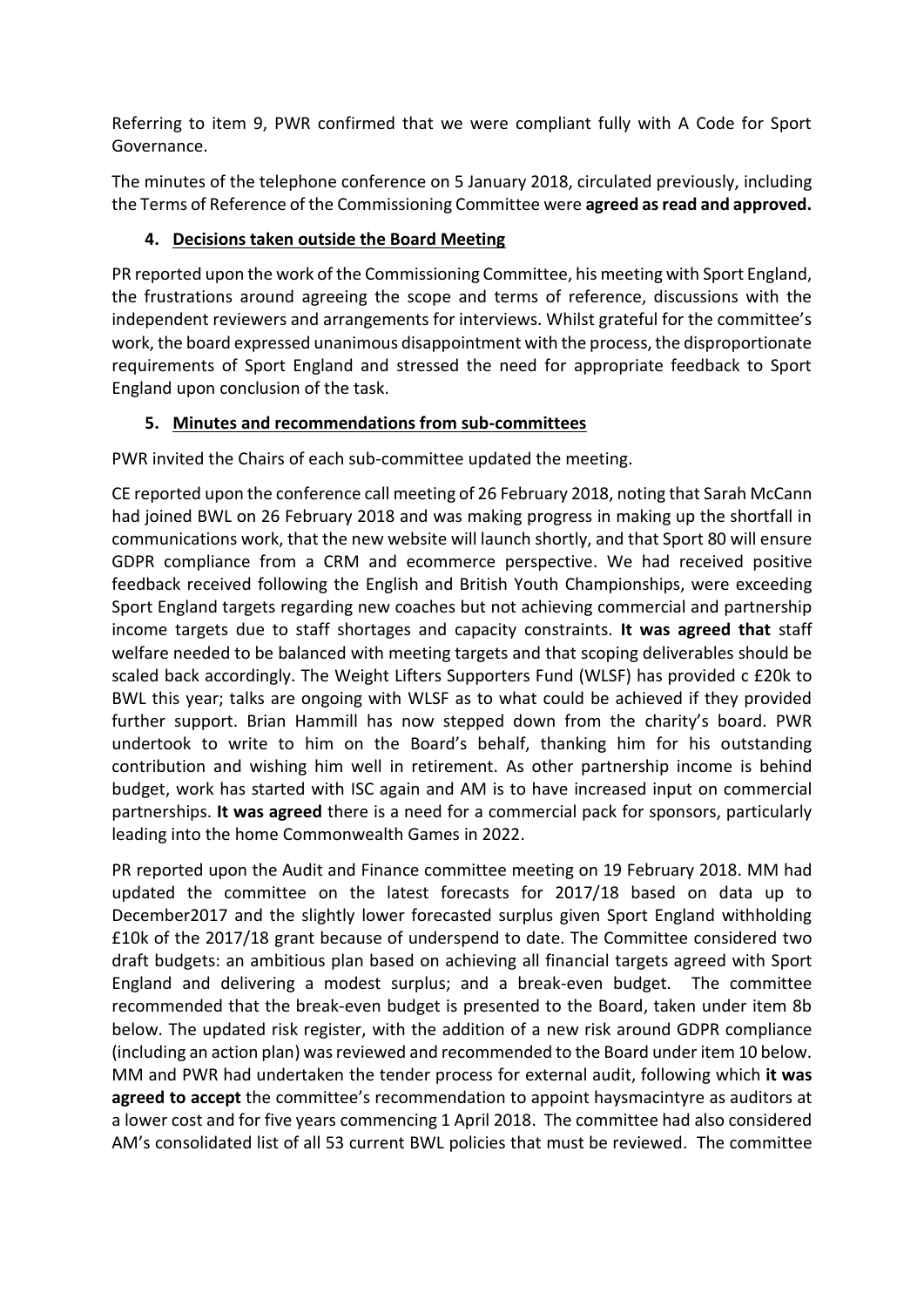reaffirmed the importance of updating the staff handbook. PWR volunteered to draft a prioritisation for updating the remaining policies for the June meeting.

In the absence of GT, AM reported that the Performance Committee would review the current BWL International Elite Strategy and objectives post the Commonwealth Games 2018 and bring a future draft strategy covering future Olympic weightlifting for both the GB and England teams without the benefit of UK Sport funding to the June meeting after discussion with a number of key stakeholders including the England Group.

## **6. High performance and UK Sport Update/talent development**

TW reported upon the very satisfactory annual review of high performance by UK Sport that resulted in the award of an additional 2 assisted athlete places, reminded Board of our parapowerlifting mission and milestones, the excellent performances at the rescheduled World Championships that achieved mission despite the unavailability of top athletes, system and talent development and the forward 2018-19 calendar. Board complimented TW upon athlete performances and his report.

TW and AM gave an update on final preparations and the home nations' teams for the Commonwealth Games. AM commented upon the England Pathway Development and responded positively to questions about the role of the England Group, a meeting of which was scheduled for the end of April 2018 and the need to engage positively with masters lifters.

## **7. Sport Development**

AM referred to his dashboard report circulated previously, welcomed the recruitment of KL and Sarah McCann and revised proposals to address partnerships, commercial and events targets. The safeguarding report, showing no incidents was noted. Our performance against Sport England targets was discussed and noted.

KL gave a report upon her initial impressions and the opportunities to clarify and simplify our membership and endorsed gym offers.

### **8. Finance Matters and Update**

MM referred to the papers circulated previously and the summary slides in the PowerPoint presentation on financial performance for December 2017 and January 2018, highlighting the continuing better than budget performance and the reasons for the positive variance. The forecast to the end of March 2018 continued to indicate that the final outturn for the year would remain better than budget despite the shortfall on commercial and partner initiatives and the disruption to the operating plan occasioned by the departure of a staff member.

MM then presented a draft budget for the year commencing 1 April 2019. 2 scenarios had been presented to the Audit and Finance Committee on 19 February 2018, a 'stretch' and a 'break-even' and he outlined the assumptions used. The Board noted with concern the reduction of c£220k in Sport England's grant and the projected but stretching increase in other revenues to address the reduction. PR recommended on behalf of the Audit and Finance Committee the breakeven budget, **which was approved.**